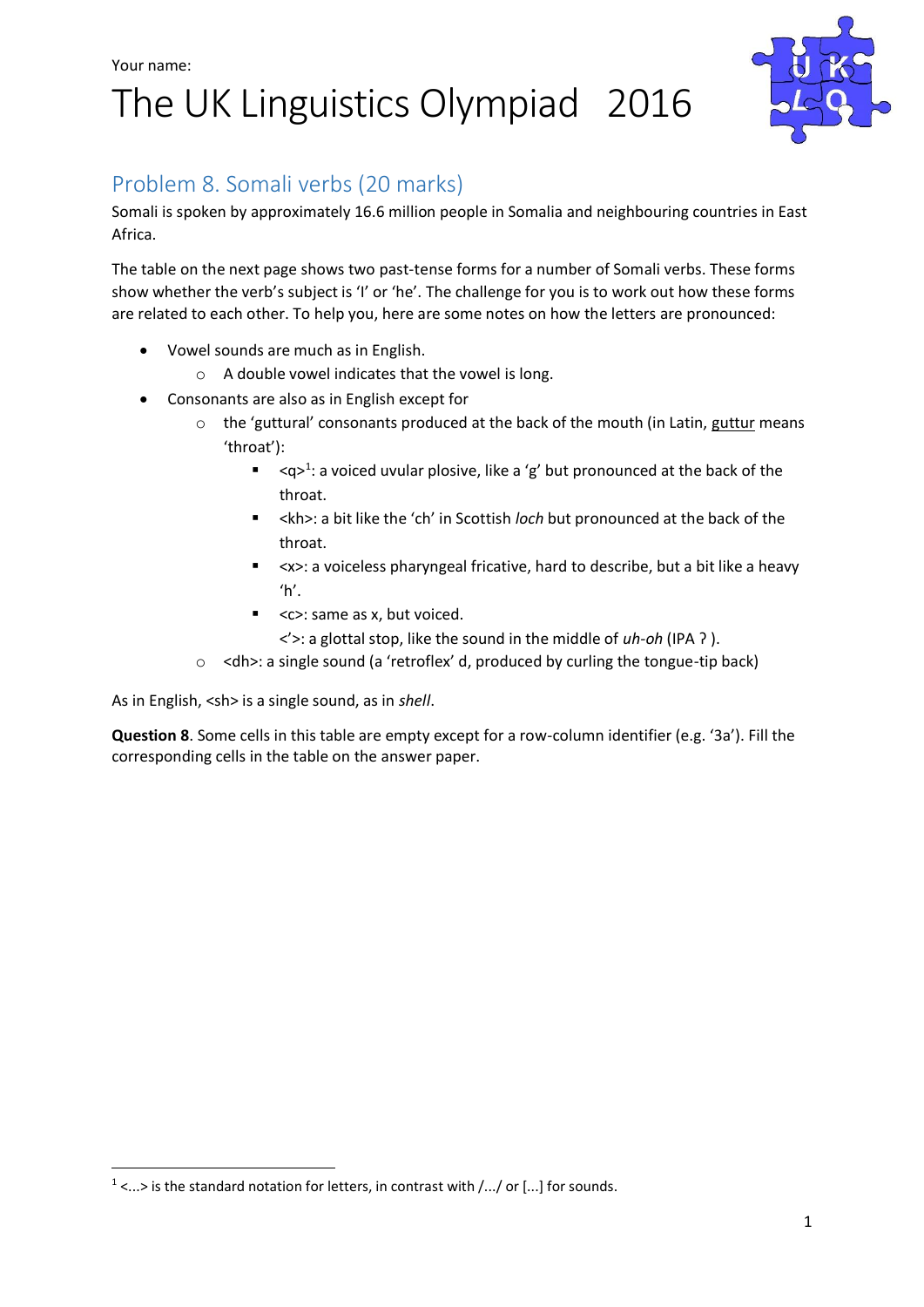#### Your name:

# The UK Linguistics Olympiad 2016



|              | (a) 'I read', etc. | (b) 'He read', etc. | (c) meaning   |
|--------------|--------------------|---------------------|---------------|
| $\mathbf{1}$ | akhriyay           | akhriday            | read          |
| 2            | aragay             | aragtay             | saw           |
| 3            | 3a                 | bartay              | taught        |
| 4            | ba'ay              | ba'day              | was destroyed |
| 5            | baajiyay           | 5b                  | prevented     |
| 6            | baaqay             | baaqday             | announced     |
| 7            | baxay              | baxday              | left          |
| 8            | bi'iyay            | 8b                  | destroyed     |
| 9            | bilaabay           | 9b                  | began         |
| 10           | 10a                | cuntay              | ate           |
| 11           | cabay              | cabtay              | drank         |
| 12           | cararay            | carartay            | ran away      |
| 13           | daaqay             | 13 <sub>b</sub>     | grazed        |
| 14           | dhacay             | 14b                 | fell          |
| 15           | dhisay             | dhistay             | built         |
| 16           | diiday             | diiday              | refused       |
| 17           | dilay              | dishay              | killed        |
| 18           | faraxay            | 18b                 | was happy     |
| 19           | gaadhay            | gaadhay             | reached       |
| 20           | galay              | 20 <sub>b</sub>     | entered       |
| 21           | go'ay              | 21 <sub>b</sub>     | cut           |
| 22           | 22a                | heshay              | found         |
| 23           | horjeeday          | horjeeday           | opposed       |
| 24           | kacay              | 24b                 | rose          |
| 25           | keenay             | keentay             | brought       |
| 26           | korodhay           | korodhay            | increased     |
| 27           | qaaday             | 27 <sub>b</sub>     | took          |
| 28           | tagay              | tagtay              | went          |
| 29           | xidhay             | 29 <sub>b</sub>     | closed        |
| 30           | walaaqay           | 30b                 | stirred       |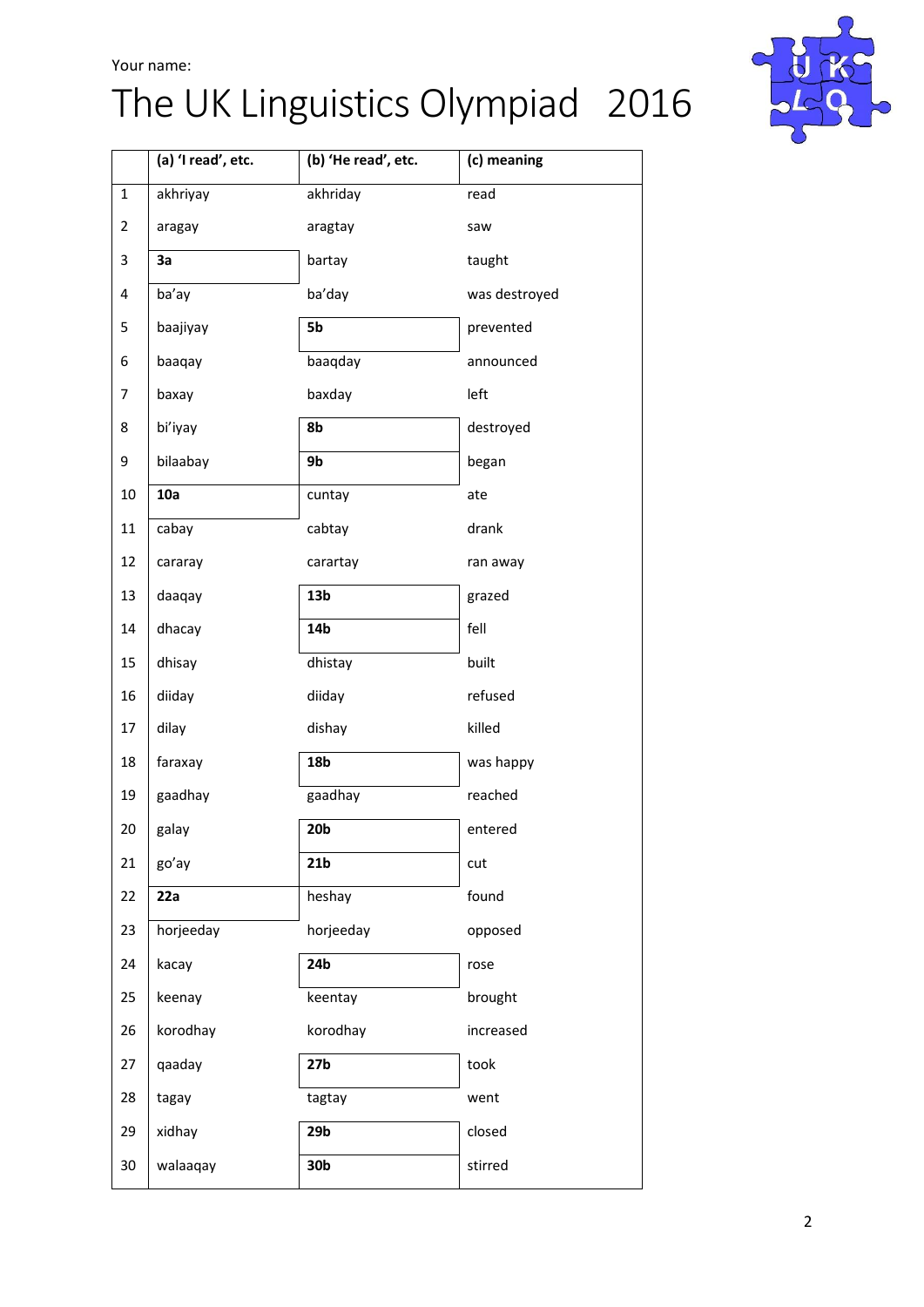# The UK Linguistics Olympiad 2016



## Problem 8: Somali verbs (20 marks)

| 3a              | 5b              | 8b              |
|-----------------|-----------------|-----------------|
| 9b              | 10a             | 13 <sub>b</sub> |
| 14b             | 18 <sub>b</sub> | 20 <sub>b</sub> |
| 21 <sub>b</sub> | 22a             | 24b             |
| 27 <sub>b</sub> | 29 <sub>b</sub> | 30 <sub>b</sub> |